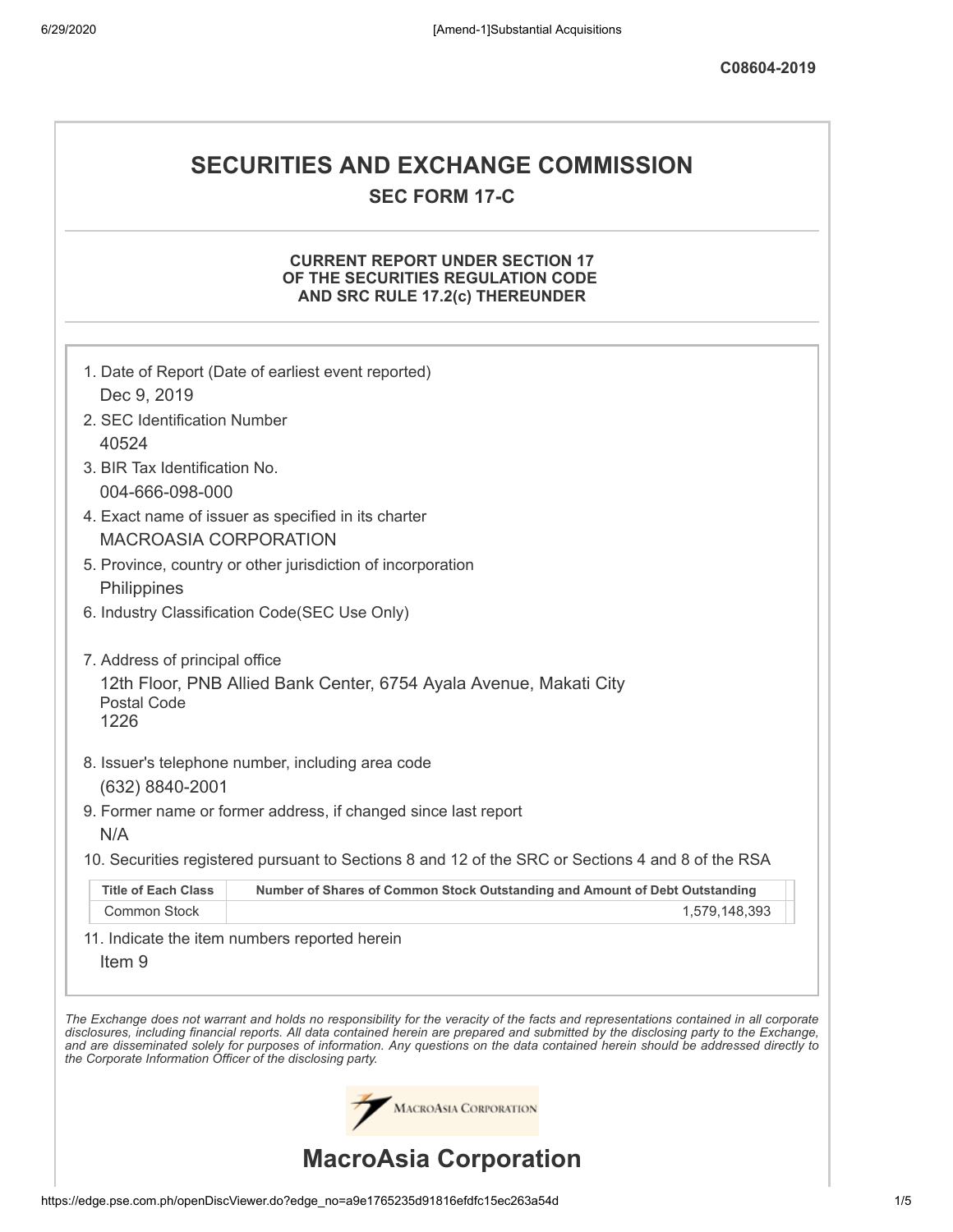6/29/2020 [Amend-1]Substantial Acquisitions



## **PSE Disclosure Form 5-1 - Substantial Acquisitions** *References: SRC Rule 17 (SEC Form 17-C) and Section 4.4 and/or Section 5 of the Revised Disclosure Rules*

#### **Subject of the Disclosure**

Acquisition of 30% of Stake in Konoike Transport's Ground Handling Unit in Narita Airport, Japan

#### **Background/Description of the Disclosure**

MacroAsia Corporation ("MacroAsia" or "MAC"), the Philippines' dominant aviation support service provider and Japan's Konoike Transport Co. Ltd ("Konoike Transport") have agreed to a mutually beneficial partnership. MacroAsia shall acquire 30% stake in Japan Airport Service Co. Ltd. ("JASCO") through NKS Holding Co. Ltd., the Tokyo-based subsidiary of Konoike Transport and Parent Company to JASCO, while a 20% stake of MacroAsia's wholly-owned groundhandling subsidiary, MacroAsia Airport Services Corporation ("MASCORP") will be acquired by Konoike Transport.

| Date of Approval by<br><b>Board of Directors</b>                    | Nov 5, 2019 |
|---------------------------------------------------------------------|-------------|
| Date of Approval by<br><b>Stockholders</b>                          | N/A         |
| <b>Other Relevant</b><br><b>Regulatory Agency, if</b><br>applicable | N/A         |
| Date of Approval by<br><b>Relevant Regulatory</b><br>Agency         | N/A         |

Rationale for the transaction including the benefits which are expected to be accrued to the Issuer as a result of the **transaction**

Through this partnership, the sustainable growth of MacroAsia in the next 10 years will be reinforced. Japan's robust growth in local and international travelers will create tremendous demand on airport ground handlers and other aviation support service providers. In fact, based on Japanese government targets by 2020 foreign travelers/tourists will reach 40 Million and 60 Million by 2030. These positive factors such as growth in inbound tourism, construction of additional runways and the marked increase in the number of flights operated by major airlines and LCCs all points to a considerable increase in infrastructure development and demand stimulation at the national level. Currently, Konoike's Airport-Division operates in six (6) airports, namely; Narita, Haneda, Kansai, Fukuoka, Itami and Kobe. With the help of MASCORP in addressing the human capital issue, it intends to operate in other airports. The partnership will provide Konoike Transport the advantage of being able to secure the needed human resources from the Philippines, through MASCORP, to support the expected growth in demand for passenger and ground handling services.

With this expansion in Japan, MASCORP will be able to generate additional revenues for processing and sending technical intern trainees in Japan and at the same time benefit from the management exchange program where the best practices in both countries can be adopted.

The strategic investment of Konoike Transport in the Philippines through MAC's ground handling unit – MASCORP will also lead to the expansion of MAC's ground handling businesses in the Philippines and in Japan. Likewise, MAC's strategic investment in Konoike's ground handling unit in Japan – JASCO, will create synergies and build capacities that will allow both units to grow further. Other opportunities that MacroAsia is looking into are possible joint venture initiatives covering outsourced medical services, temperature-controlled warehouses, warehousing and other logistics services. This partnership is aligned with the UN Sustainable Development Goals, specifically SD Goal #8 for Decent Work and Economic Growth since Japan presents one of the best employment opportunities to foreigners, where a lot of Filipinos secure decent and respectable jobs, high salaries, with great living and working conditions and where labor rights are well protected.

**Description of the transaction including the timetable for implementation and related regulatory requirements, if any**

MacroAsia Corporation acquires 30% of stake in Japan Airport Services Co. Ltd. ("JASCO"), through NKS Holding Co., Ltd., subsidiary of Konoike Transport Co., Ltd. amounting to JPY 1,825,000,000. The closing for the said transaction is to be expected to be completed on December 6, 2019.

On the other hand, Konoike Transport Co. Ltd. acquires 20% stake in MacroAsia Airport Services Corporation, subsidiary of MacroAsia Corporation amounting to JPY 2,344,000,000. The closing for the said transaction is to be expected to be completed on November 29, 2019.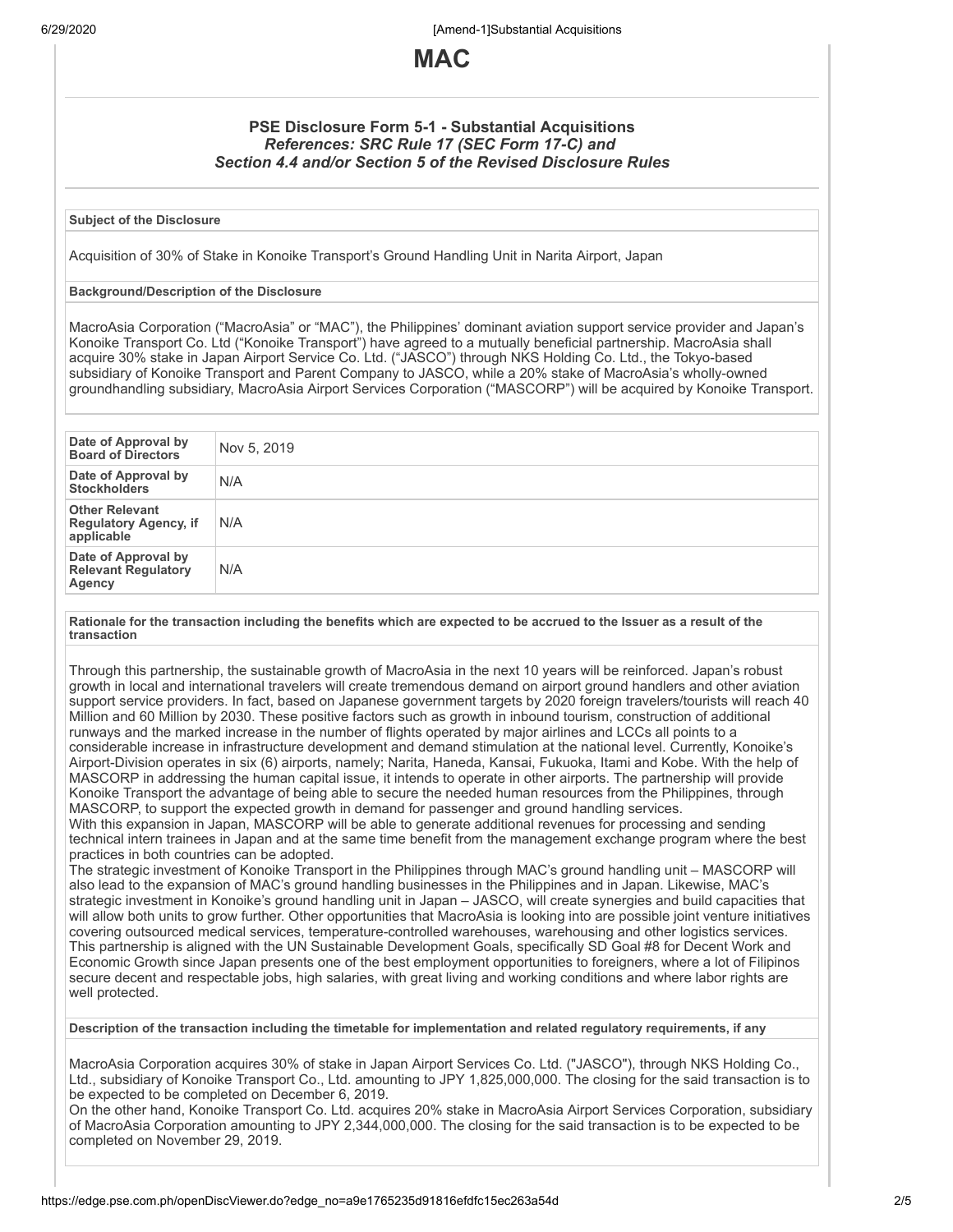#### **Identities of the parties to the transaction**

| <b>Name</b>                                         | <b>Nature of Business</b>                                                                                                         | Nature of any material relationship with the<br>Issuer, their directors/officers or any of their<br>affiliates |
|-----------------------------------------------------|-----------------------------------------------------------------------------------------------------------------------------------|----------------------------------------------------------------------------------------------------------------|
| MacroAsia<br>Corporation                            | <b>Holding Company</b>                                                                                                            | Listed Company in PSE                                                                                          |
| Japan Service<br>Co., Ltd.                          | Ground handling service                                                                                                           | None                                                                                                           |
| Konoike<br>Transport Co. Ltd.                       | Contracting services (for manufacturing and service<br>industries) and logistics services (domestic and<br>None<br>international) |                                                                                                                |
| MacroAsia Airport<br><b>Services</b><br>Corporation | Ground Handling Company                                                                                                           | Wholly-owned subsidiary of MacroAsia<br><b>Corporation Terms</b>                                               |

#### **Terms and conditions of the transaction**

**The nature and amount of consideration (e.g. price per share, the aggregate amount)**

Purchase of 30% of JASCO by MAC amounts to JPY 1,825,000,000 to be paid in cash. Purchase of 20% of MASCORP by Konoike amounts to JPY 2,344,000,000 to be paid in cash.

**Basis upon which the amount of consideration or value of the transaction was determined**

The purchase price of the transaction is based on a negotiated price between the parties.

| The number of shares<br>to be acquired                           | 7200 |
|------------------------------------------------------------------|------|
| <b>Ratio/percentage to</b><br>total outstanding<br>capital stock | 30   |

#### **Terms of payment**

Purchase of 30% of JASCO by MAC: Full-payment upon completion of conditions precedent estimated date is December 6, 2019. Purchase of 20% of MASCORP by Konoike Transport: Full-payment upon completion of conditions precedent estimated date is November 29, 2019.

**Conditions precedent to closing of the transaction, if any**

The transaction (Purchase of 30% of JASCO by MAC) was completed on December 6, 2019, with the satisfaction of closing conditions.

#### **Description of the company subject of the transaction**

#### **Nature and business**

About Japan Airport Service Co., Ltd.

Japan Airport Service Co., Ltd. (JASCO), incorporated on March 25, 1960, is a ground handling service provider currently operating in Narita Airport. It is owned by NKS Holding Co., Ltd., a subsidiary of Konoike Transport Co., Ltd. About Konoike Transport Co. Ltd., the JV Partner in MASCORP

Konoike Transport is one of the leading service contracting and logistics service provider in Japan. Founded in 1880, Konoike Transport has grown to 27 companies natively and operate in 12 countries overseas (USA, Mexico, China, Philippines, Indonesia, Vietnam, Cambodia, Singapore, Thailand, Myanmar, Bangladesh and India). Total workforce of the group is about 25,000 serving over 3,500 clients from 228 operating bases worldwide. Konoike Transport is listed on the First Section of the Tokyo Stock Exchange since 2013. It maintains Head Offices in Tokyo and Osaka. For 2018, the Konoike Transport generated total revenues of ¥294.16 Billion and Income stood at ¥10.98 Billion.

**Discussion of major projects and investments**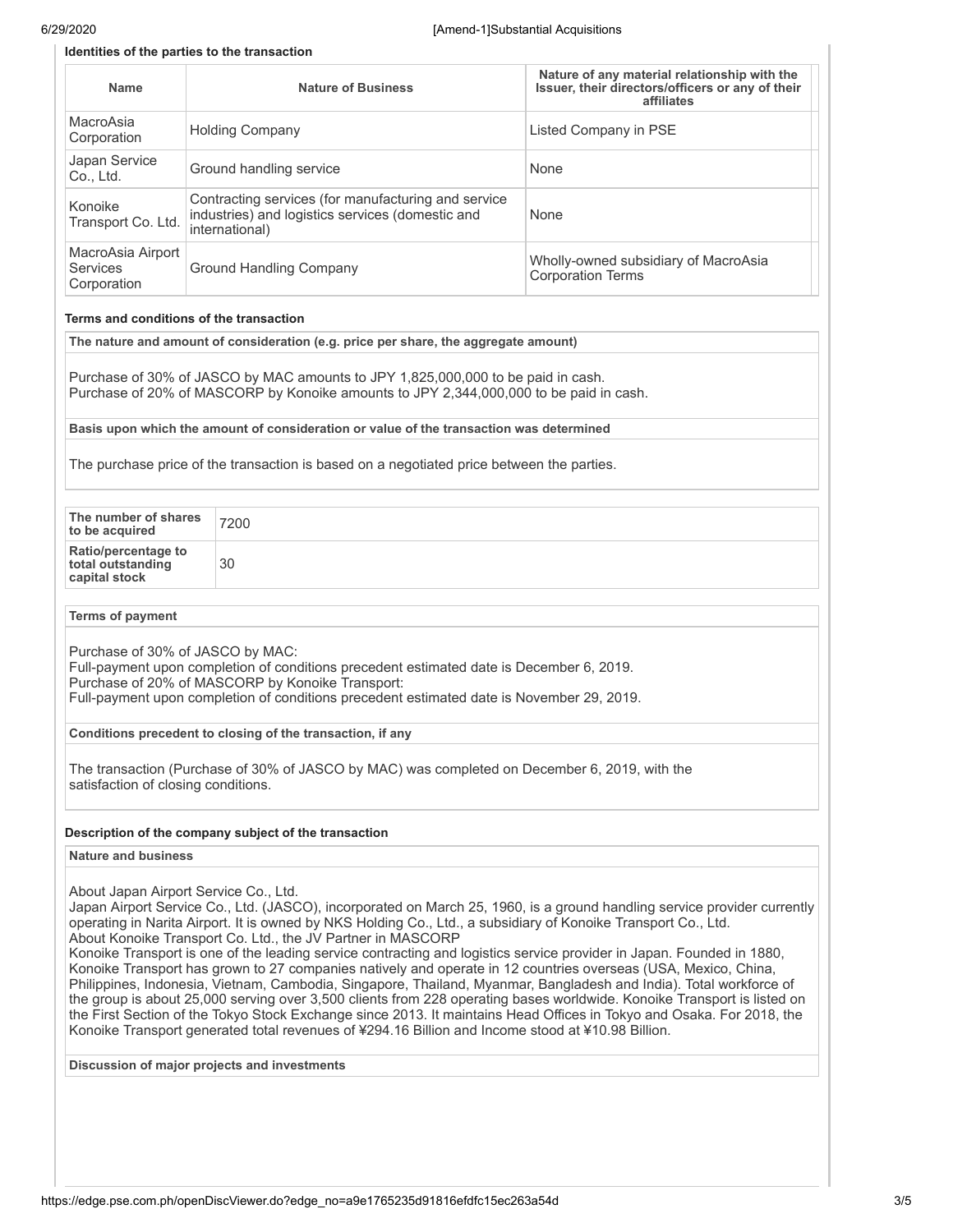The strategic investment of Konoike Transport in the Philippines through MAC's ground handling unit – MASCORP will also lead to the expansion of MAC's ground handling businesses in the Philippines and in Japan. Likewise, MAC's strategic investment in Konoike's ground handling unit in Japan – JASCO, will create synergies and build capacities that will allow both units to grow further. Other opportunities that MacroAsia is looking into are possible joint venture initiatives covering outsourced medical services, temperature-controlled warehouses, warehousing and other logistics services. **List of subsidiaries and affiliates, with percentage holdings Name % Ownership** Jay Friendly Co., Ltd. 10 **Capital structure Authorized capital stock Type of Security Amount Amount Number of Shares** Ordinary shares 24,000 24,000 1 24,000 1 24,000 1 24,000 24,000 24,000 24,000 24,000 24,000 24,000 24,000 24,000 **Subscribed Shares Type of Security Amount Amount Amount Number of Shares** Ordinary shares 24.000 **Paid-Up Capital Amount** JPY 98,000,000 **Number of Shares** 24,000 **Issued Shares Type of Security Amount Number of Shares** Ordinary shares 24,000 24,000 24,000 24,000 24,000 24,000 24,000 24,000 25,000 25,000 25,000 25,000 25,000 25,000 25,000 25,000 25,000 25,000 25,000 25,000 25,000 25,000 25,000 25,000 25,000 25,000 25,000 25,000 25,000 25, **Outstanding Shares Type of Security Amount Amount Amount Number of Shares** Ordinary shares 24,000 **Par Value Type of Security Amount** N/A N/A **Ownership Structure (including percentage holdings) Name Number of Shares % Ownership** NKS Holding Co., Ltd. 24,000 24,000 **Board of Directors Name (Regular or Independent)** Kazunori Aoto **Rep. Director** Rep. Director Takashi Nakajima **Director** Director Takafumi Shinotsuka Director Akihiko Furukawa **Director** Director Soichi Okubo **Director** Director **Principal Officers Name Position/Designation** Kazunori Aoto **Representative Director Effect(s)/impact on the business, financial condition and operations of the Issuer**